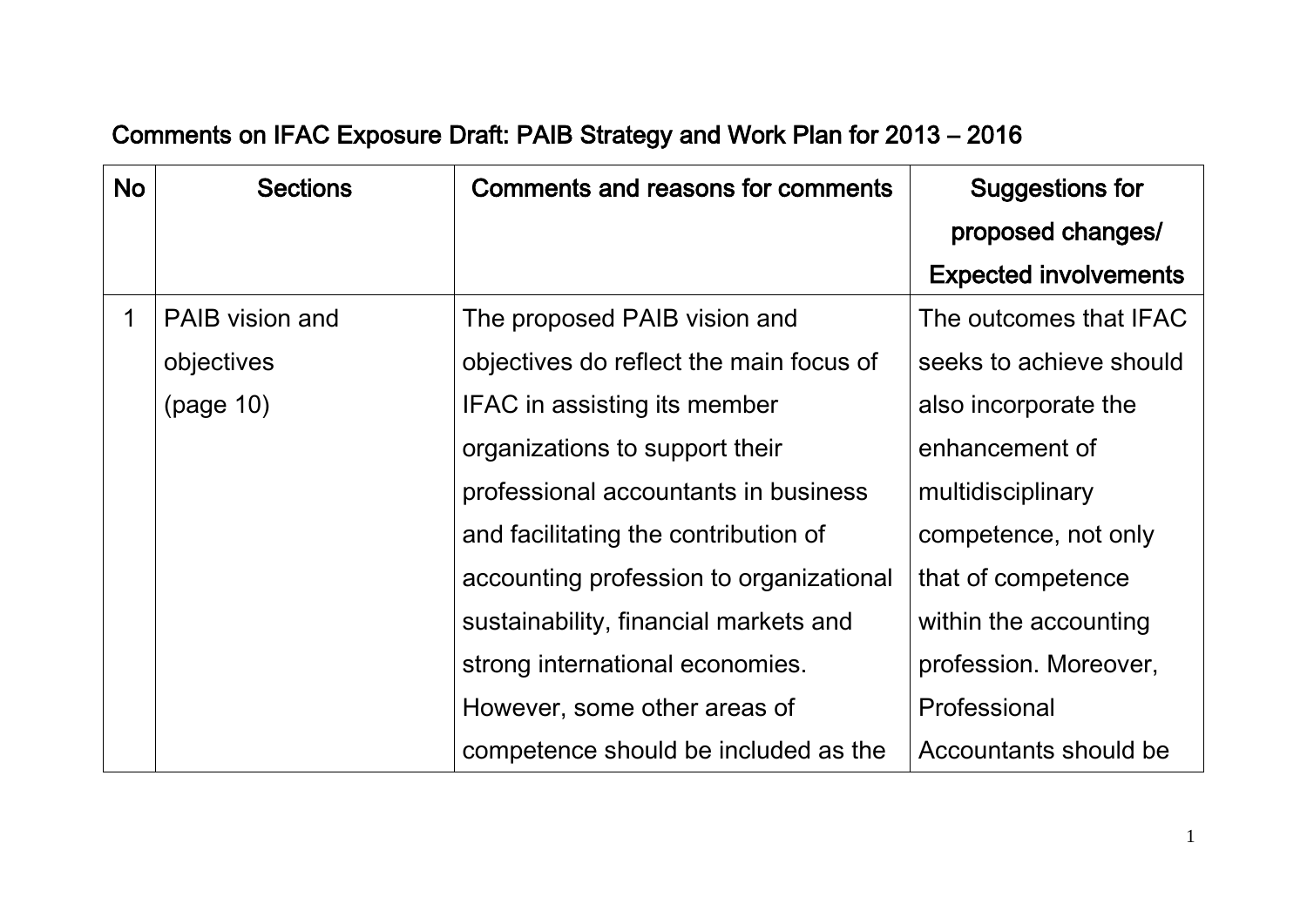| <b>No</b> | <b>Sections</b> | <b>Comments and reasons for comments</b> | Suggestions for              |
|-----------|-----------------|------------------------------------------|------------------------------|
|           |                 |                                          | proposed changes/            |
|           |                 |                                          | <b>Expected involvements</b> |
|           |                 | quality of professional accountants,     | aware of improving           |
|           |                 | especially business management           | communication skill,         |
|           |                 | related knowledge. In order to achieve   | team work, and               |
|           |                 | PAIB vision and objectives, high         | knowledge in taxation,       |
|           |                 | attention should be also paid on         | related laws, and            |
|           |                 | continuous improvement of professional   | business management,         |
|           |                 | accountants' competency as well as       | such as value chain, as      |
|           |                 | establishing right attitude toward their | well as be able to           |
|           |                 | professional career and maintain         | integrate all different      |
|           |                 | professional ethics. Additionally,       | areas of knowledge.          |
|           |                 | professional accountants should          |                              |
|           |                 | develop interpersonal and                |                              |
|           |                 | communication skills as well as team     |                              |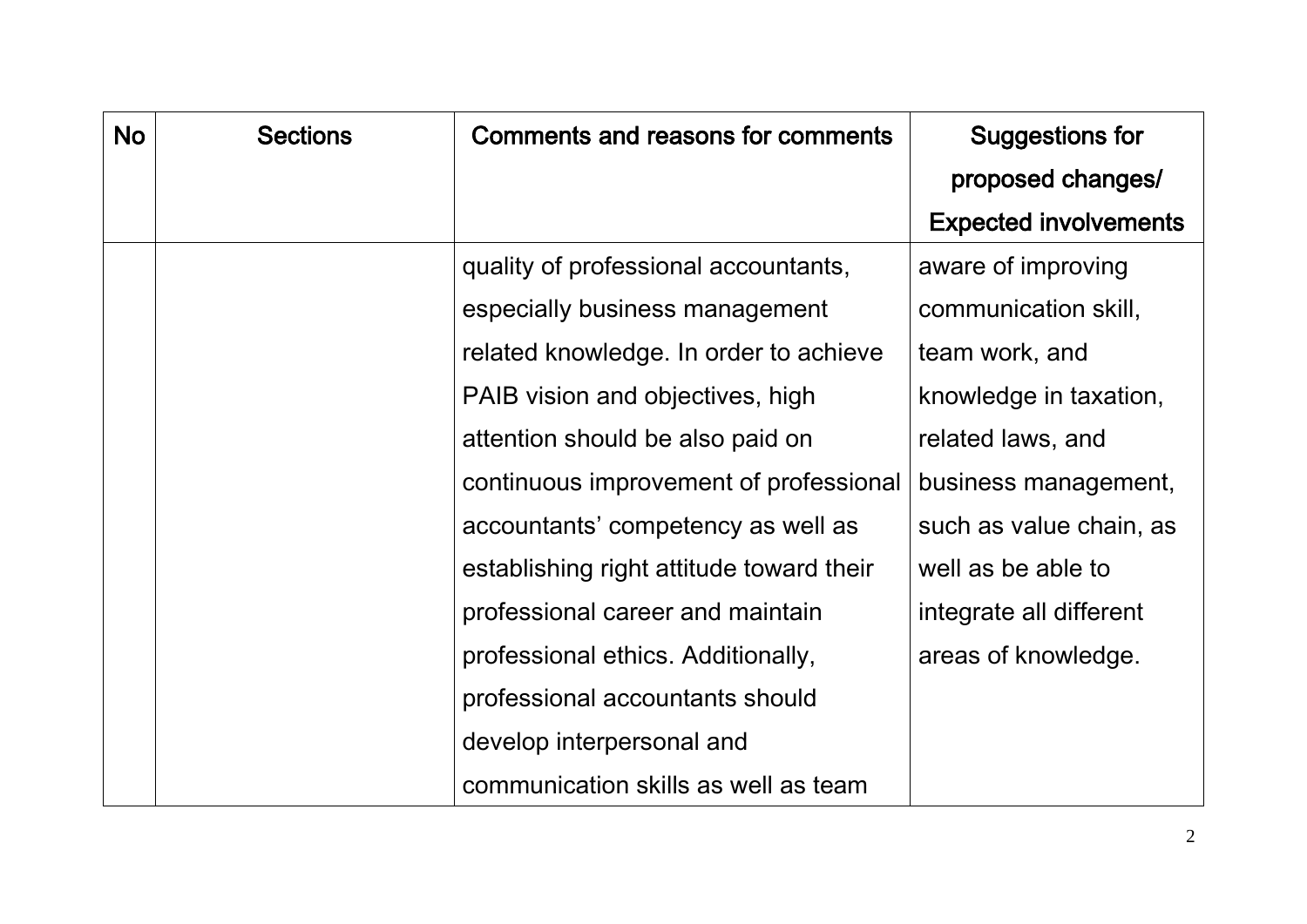| <b>No</b> | <b>Sections</b> | Comments and reasons for comments         | <b>Suggestions for</b>       |
|-----------|-----------------|-------------------------------------------|------------------------------|
|           |                 |                                           | proposed changes/            |
|           |                 |                                           | <b>Expected involvements</b> |
|           |                 | work quality in order that they can       |                              |
|           |                 | collaborate with others more effectively. |                              |
|           |                 | This should be together with              |                              |
|           |                 | encouraging management of an              |                              |
|           |                 | organization to place the emphasis on     |                              |
|           |                 | professional accountants' role as         |                              |
|           |                 | partners and their contributions to       |                              |
|           |                 | organizational success in long run.       |                              |
| 2         | Areas of focus  | The six areas of focus do reflect the     | We would like to add the     |
|           | (page 11)       | strategic importance to professional      | area of business and         |
|           |                 | accountants in business; however, the     | management into the          |
|           |                 | area of business and management           | strategic importance.        |
|           |                 | should be integrated as one of key        |                              |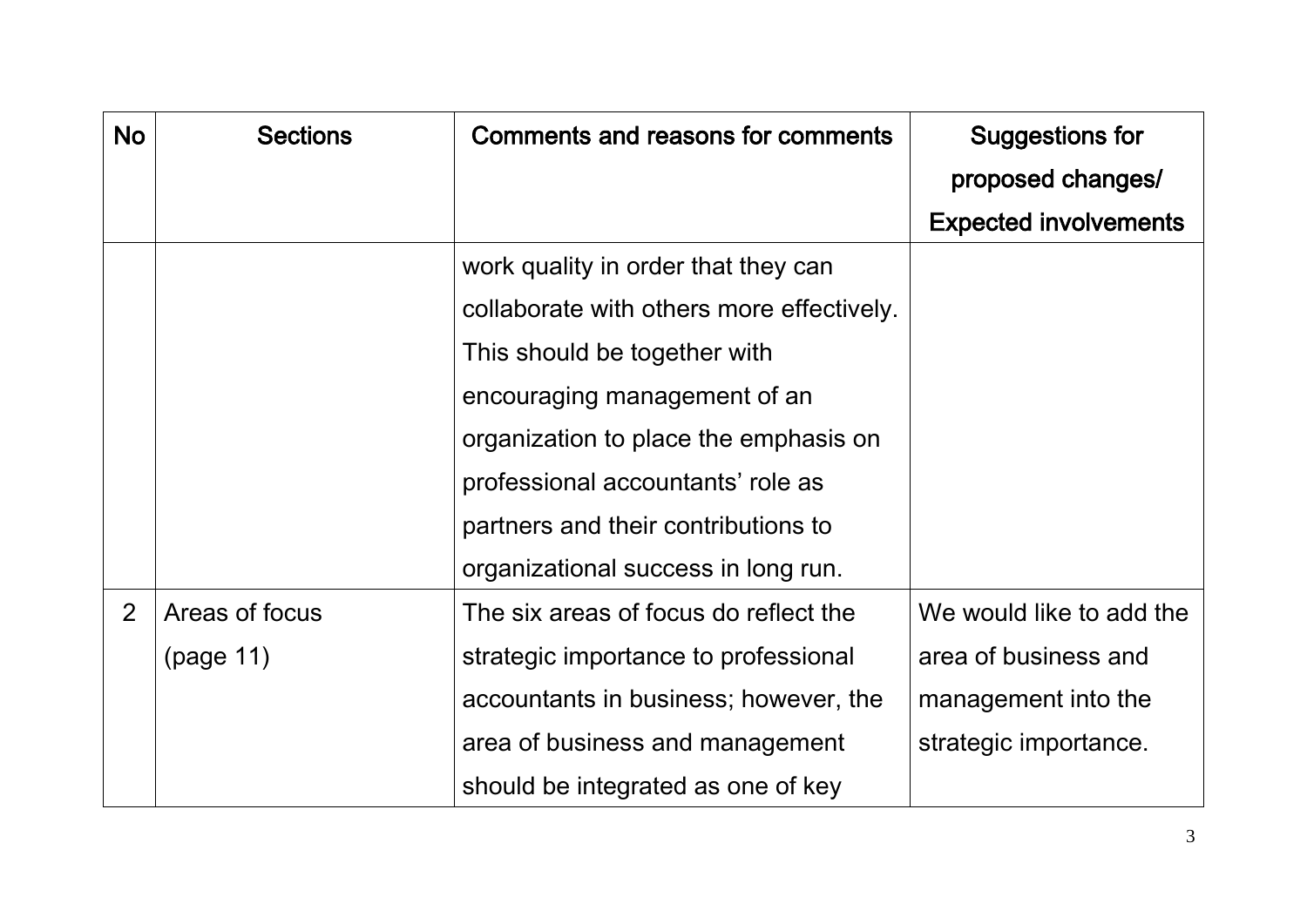| <b>No</b> | <b>Sections</b>              | Comments and reasons for comments       | <b>Suggestions for</b>       |
|-----------|------------------------------|-----------------------------------------|------------------------------|
|           |                              |                                         | proposed changes/            |
|           |                              |                                         | <b>Expected involvements</b> |
|           |                              | themes. The understanding of business   |                              |
|           |                              | and management would assist             |                              |
|           |                              | professional accountants in discerning  |                              |
|           |                              | an organization in a holistic view.     |                              |
|           |                              | Consequently, this would lead to higher |                              |
|           |                              | capability of professional accountants  |                              |
|           |                              | and sustainable success of an           |                              |
|           |                              | organization.                           |                              |
| 3         | Work Plan:                   | We agree with this proposed activity.   | We are interested in         |
|           | <b>Building on Competent</b> | This publication demonstrates how       | being involved in this       |
|           | and Versatile Publication    | professional accountants contribute to  | activity by circulating this |
|           | (page 20)                    | the organizational success. Circulate   | publication to our           |
|           |                              | this publication can enhance the global | members.                     |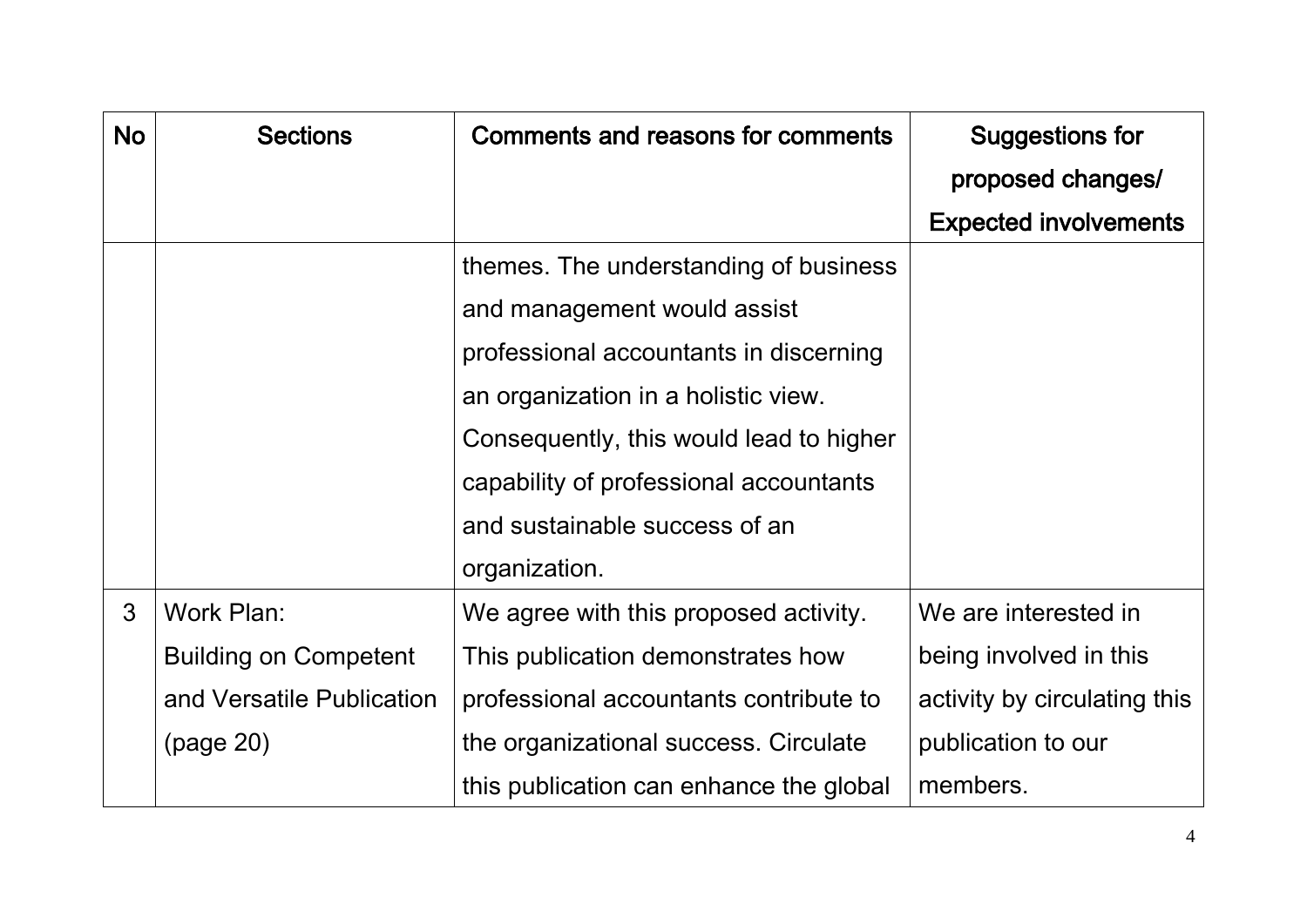| <b>No</b> | <b>Sections</b>          | Comments and reasons for comments         | <b>Suggestions for</b>       |
|-----------|--------------------------|-------------------------------------------|------------------------------|
|           |                          |                                           | proposed changes/            |
|           |                          |                                           | <b>Expected involvements</b> |
|           |                          | recognition of accounting profession,     |                              |
|           |                          | which will support PAIB vision and        |                              |
|           |                          | objectives.                               |                              |
| 4         | Work Plan:               | This proposed activity is strongly        | We are interested in         |
|           | Statement on the role of | agreed. It is important to adopt and      | adopting and circulate       |
|           | the senior financial     | circulate this statement to make          | this statement to our        |
|           | officer/CFO              | stakeholders be aware of senior finance   | members.                     |
|           | (page 20)                | roles, their duties and responsibilities, |                              |
|           |                          | and required skills and qualities. This   |                              |
|           |                          | can also point to the relevant areas of   |                              |
|           |                          | training services in order to enhance     |                              |
|           |                          | professional accountants' competence.     |                              |
|           |                          |                                           |                              |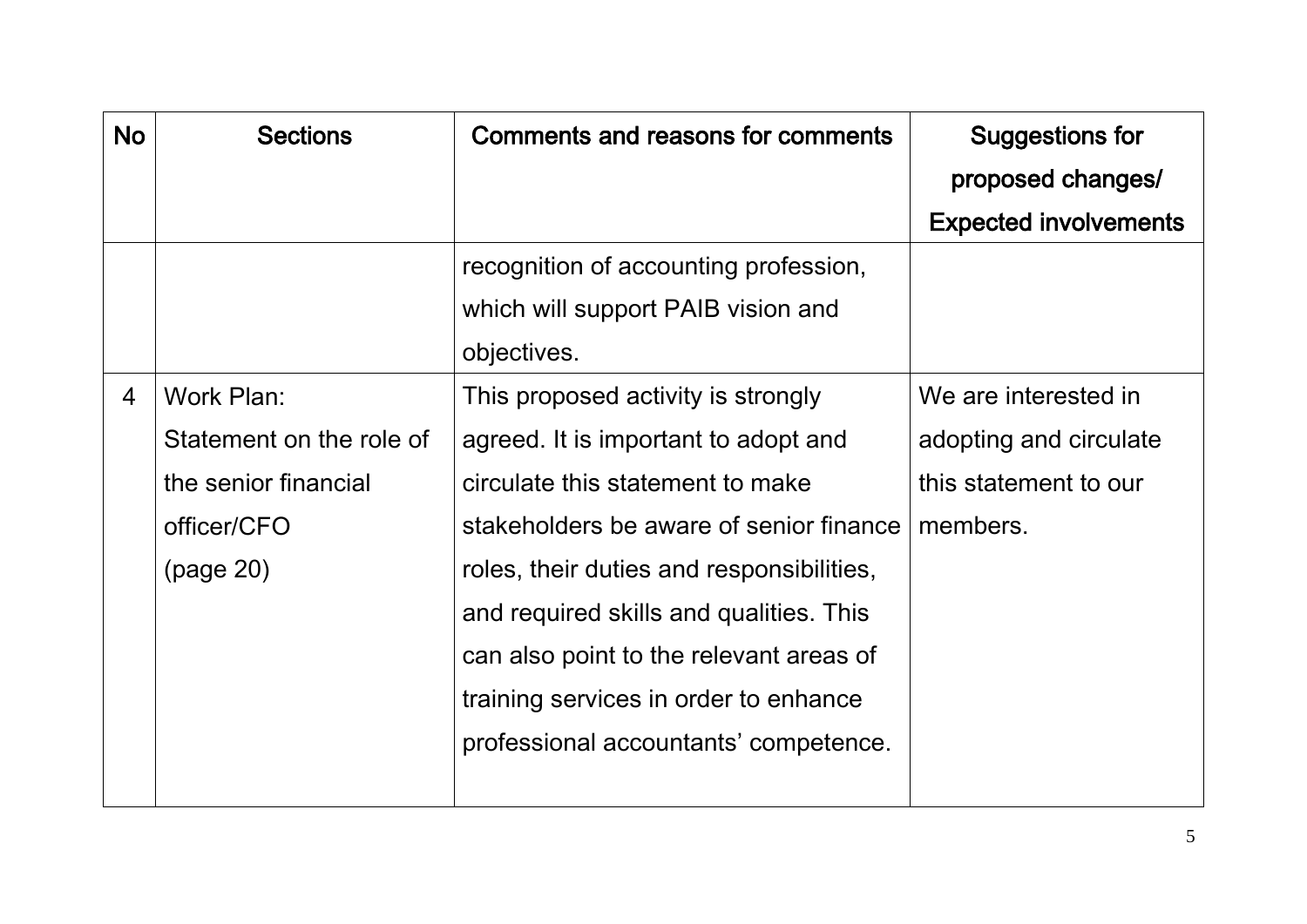| <b>No</b> | <b>Sections</b>           | Comments and reasons for comments      | <b>Suggestions for</b>       |
|-----------|---------------------------|----------------------------------------|------------------------------|
|           |                           |                                        | proposed changes/            |
|           |                           |                                        | <b>Expected involvements</b> |
| 5         | Work Plan:                | This proposed work plan has our        | We are interested in         |
|           | Paper on future roles and | support. Forward looking view of roles | being involved in this       |
|           | expectations of           | and expectations of professional       | proposed work plan.          |
|           | professional accountants  | accountants are necessary to explore.  |                              |
|           | in business               | The key themes of the paper contain    |                              |
|           | (page 20)                 | very interesting issues, including     |                              |
|           |                           | balancing between "partner" and        |                              |
|           |                           | "steward", broad-based experience and  |                              |
|           |                           | deep specialist knowledge, and         |                              |
|           |                           | outsourcing.                           |                              |
| 6         | Work Plan:                | We agree with this proposed activity.  | We are interested in         |
|           | A framework of            | Reviewing and updating this framework  | adopting and circulate       |
|           | fundamental principles    | will improve the understanding about   | this framework to our        |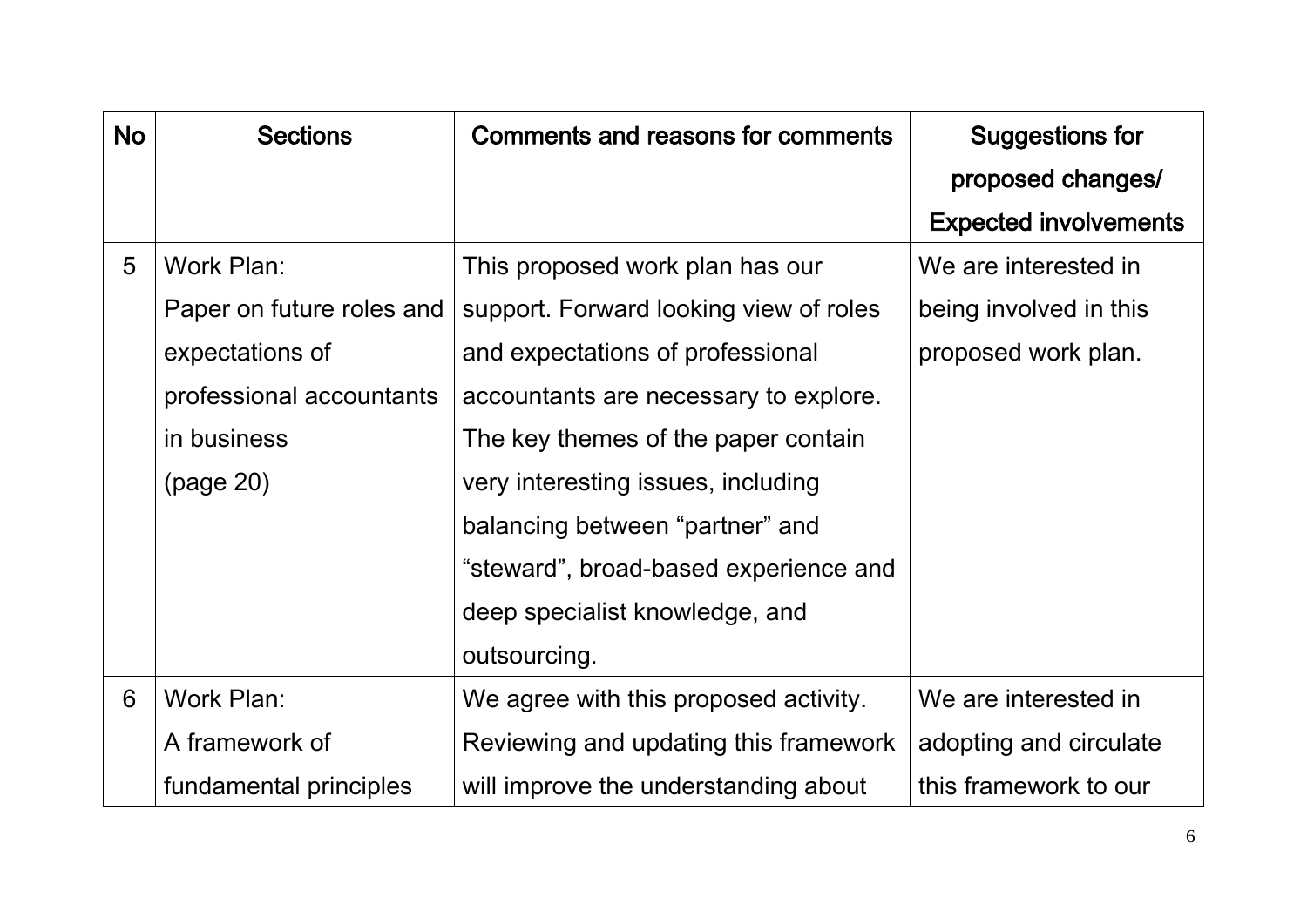| <b>No</b>      | <b>Sections</b>            | Comments and reasons for comments        | <b>Suggestions for</b>       |
|----------------|----------------------------|------------------------------------------|------------------------------|
|                |                            |                                          | proposed changes/            |
|                |                            |                                          | <b>Expected involvements</b> |
|                | on how professional        | the role of professional accountants in  | members.                     |
|                | accountants in business    | enhancing governance, risk               |                              |
|                | contribute to evaluating   | management and internal control in       |                              |
|                | and improving              | organizations.                           |                              |
|                | governance in              |                                          |                              |
|                | organizations              |                                          |                              |
|                | (page 21)                  |                                          |                              |
| $\overline{7}$ | Work Plan:                 | In Thailand, COSO Internal Control       | We are interested in         |
|                | Further developing         | Framework is the most widely adopted     | circulating the              |
|                | relationships with         | framework, and less common for ISO       | convergence framework        |
|                | national and international | 31000 Risk Standard. Nevertheless, it    | to our members.              |
|                | issuers of standards,      | would be useful to develop International |                              |
|                | frameworks, and            | convergence between COSO Internal        |                              |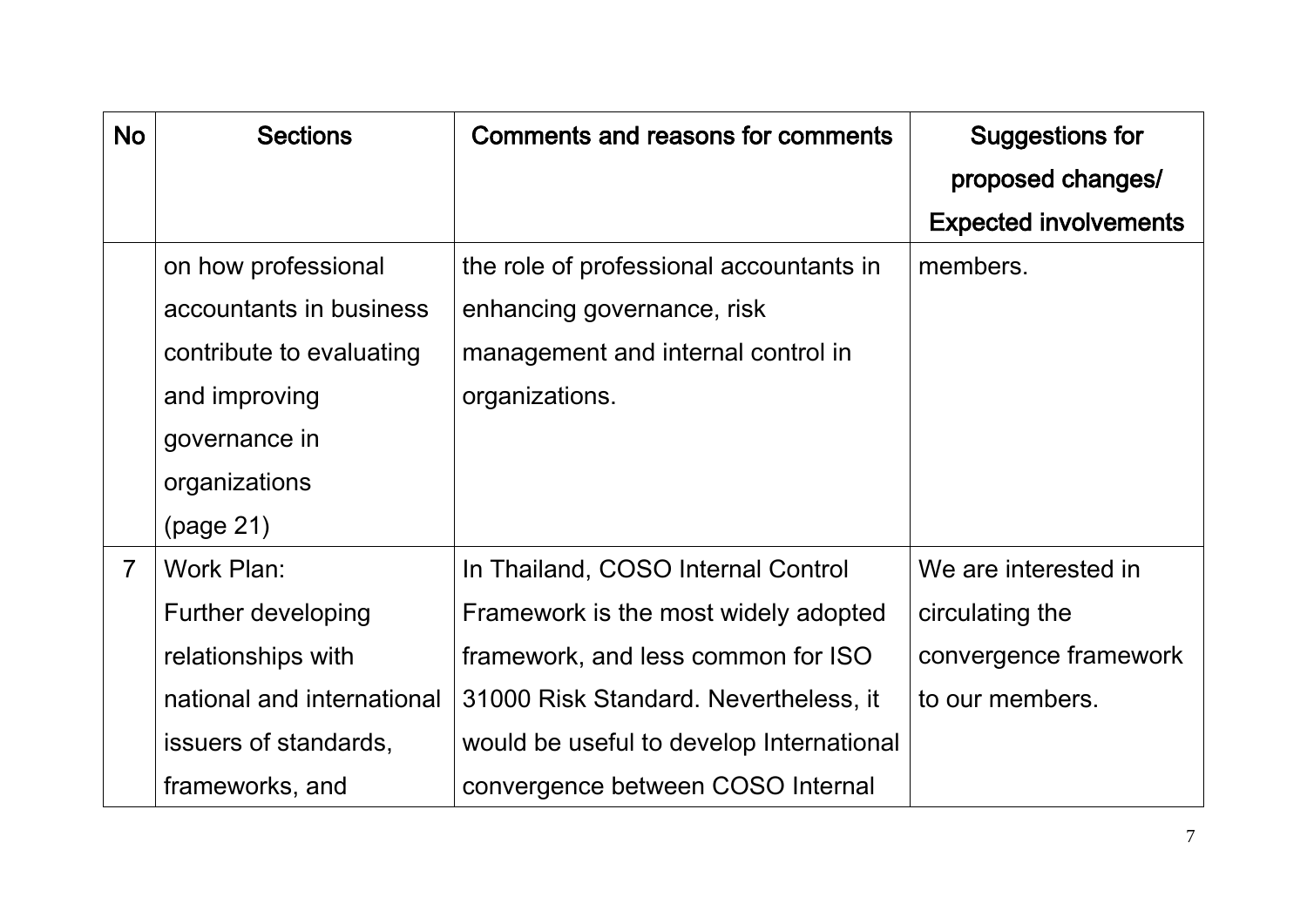| <b>No</b> | <b>Sections</b>             | Comments and reasons for comments        | <b>Suggestions for</b>       |
|-----------|-----------------------------|------------------------------------------|------------------------------|
|           |                             |                                          | proposed changes/            |
|           |                             |                                          | <b>Expected involvements</b> |
|           | guidelines for internal     | Control Framework and ISO 31000          |                              |
|           | control and enterprise      | Risk Standard in order that the          |                              |
|           | risk management             | standard risk and control practices will |                              |
|           | (page 21)                   | be available to practitioners.           |                              |
| 8         | Work Plan:                  | This work plan has our support. Strong   | We are interested in         |
|           | Supporting the IESBA in     | ethical behaviors are vital to           | being involved in this       |
|           | evaluating and improving    | professional accountants; hence, there   | proposed work plan, and      |
|           | the Code of Ethics for      | is a need to evaluate and improve the    | we would like to provide     |
|           | Professional                | Code of Ethics for Professional          | some suggestions as          |
|           | Accountants, specifically   | Accountants. Further activities to       | follows. Apart from          |
|           | in relation to professional | promote the role of professional         | evaluating and improving     |
|           | accountants in business     | accountants in facilitating ethical      | the Ethical Code, moral      |
|           | (page 22)                   | organizations are even more important.   | and ethical thinking         |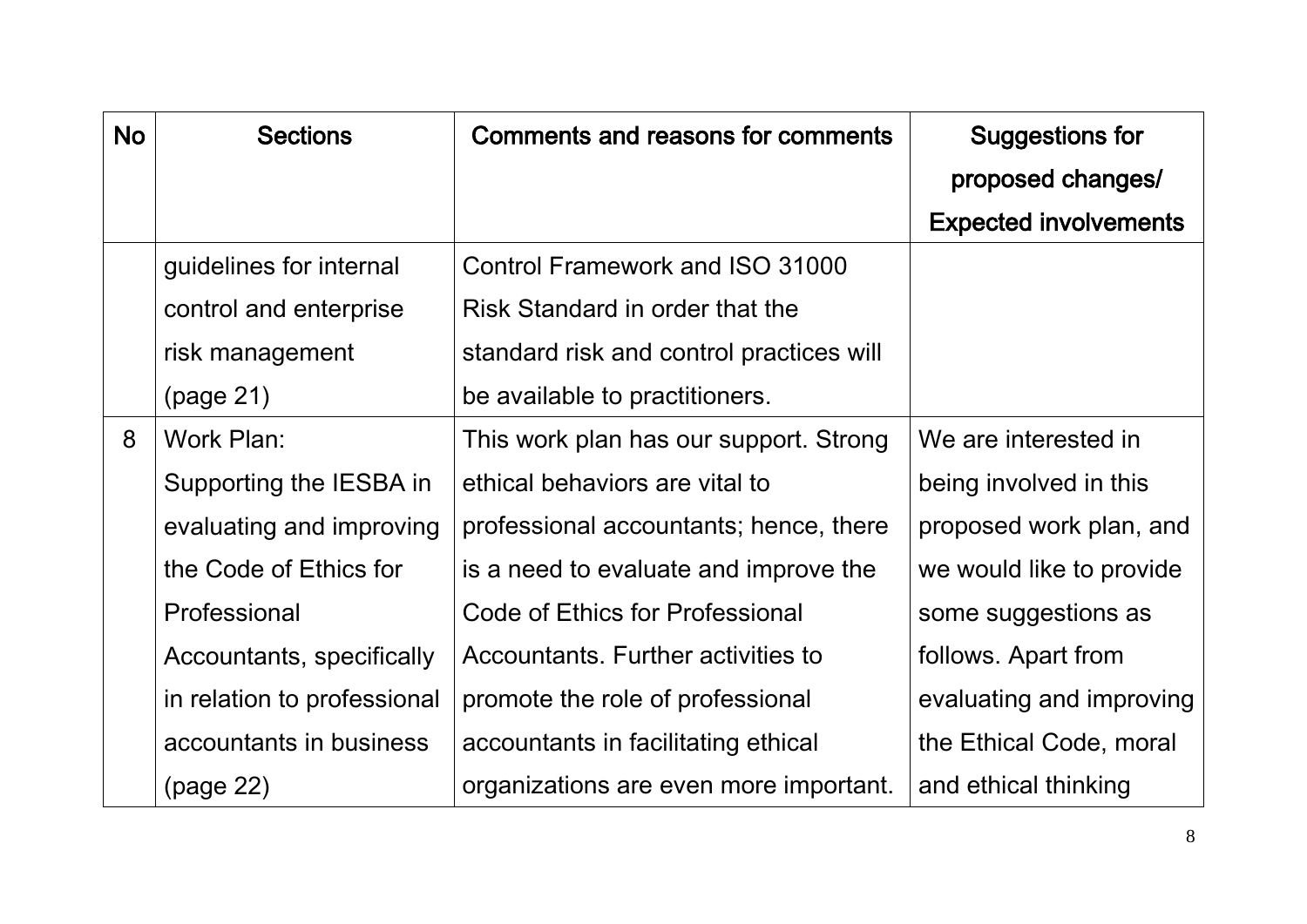| <b>No</b> | <b>Sections</b>       | Comments and reasons for comments       | <b>Suggestions for</b>       |
|-----------|-----------------------|-----------------------------------------|------------------------------|
|           |                       |                                         | proposed changes/            |
|           |                       |                                         | <b>Expected involvements</b> |
|           |                       |                                         | should be implanted into     |
|           |                       |                                         | the mind of Professional     |
|           |                       |                                         | Accountants since they       |
|           |                       |                                         | are accounting students.     |
|           |                       |                                         | By doing so, there is a      |
|           |                       |                                         | need for collaboration       |
|           |                       |                                         | with Universities to         |
|           |                       |                                         | promote professional         |
|           |                       |                                         | ethics in various classes.   |
| 9         | Work Plan:            | We agree with this proposed activity.   | We are interested in         |
|           | Influencing effective | Reporting both external and internal is | circulating the IFAC         |
|           | business reporting    | most basic, but important function of   | publications regarding       |
|           | practices             | professional accountants in business.   | guidance on reporting        |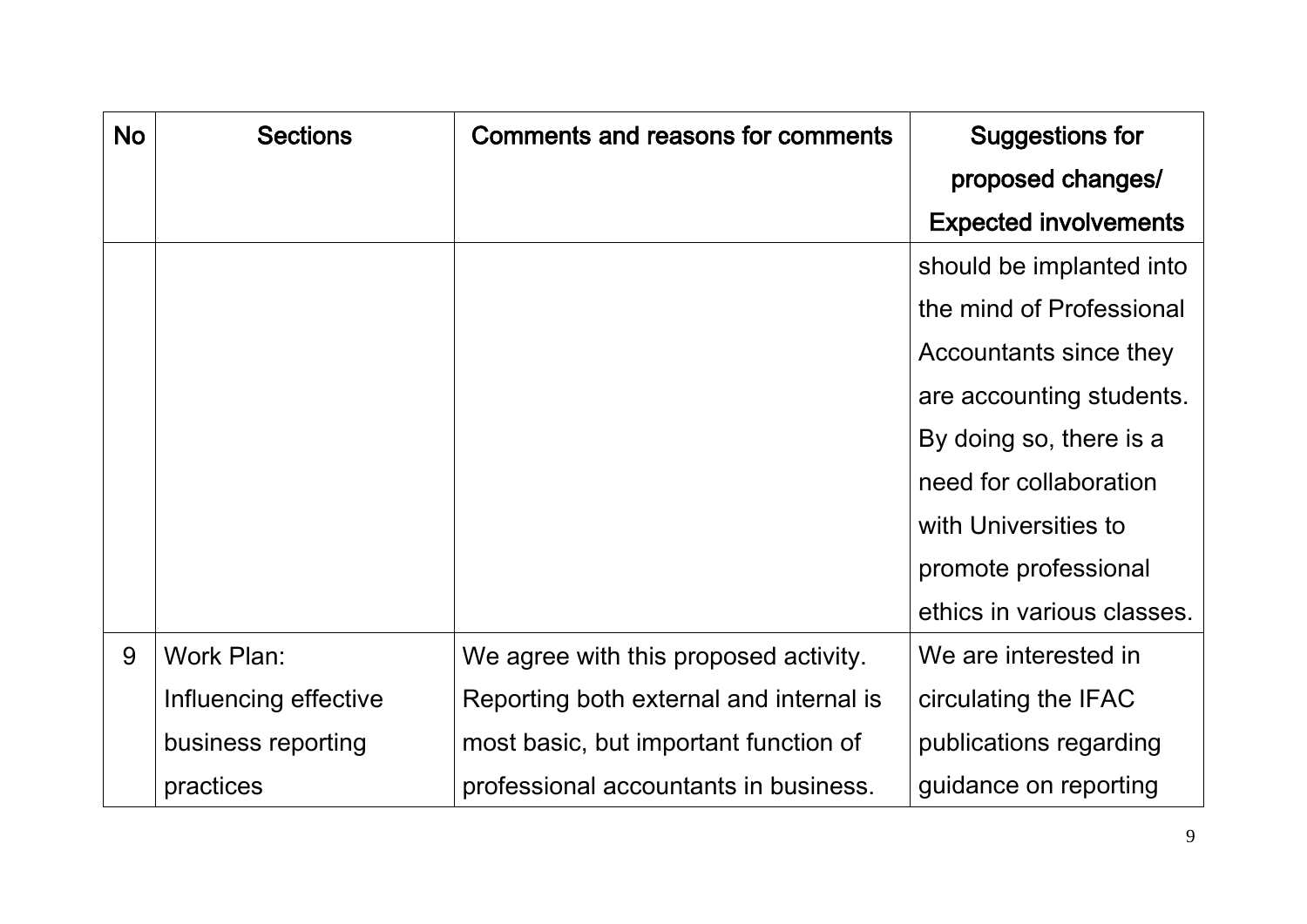| <b>No</b> | <b>Sections</b>                  | Comments and reasons for comments          | <b>Suggestions for</b>       |
|-----------|----------------------------------|--------------------------------------------|------------------------------|
|           |                                  |                                            | proposed changes/            |
|           |                                  |                                            | <b>Expected involvements</b> |
|           | (page 24)                        | High attention should been paid on         | practices to our             |
|           |                                  | improving quality of business reporting    | members in order that        |
|           |                                  | practices.                                 | they can prepare high-       |
|           |                                  |                                            | quality and reliable         |
|           |                                  |                                            | reports.                     |
| 10        | <b>Collaboration with others</b> | There are other organizations that IFAC    |                              |
|           | $(page 15 - 16)$                 | could possibly build relationships with in |                              |
|           |                                  | the future, such as                        |                              |
|           |                                  | - Chartered Institute of Management        |                              |
|           |                                  | <b>Accountants; CIMA</b>                   |                              |
| 11        | The PAIB publications            | The PAIB publications since 2010 have      |                              |
|           | since 2010 (available at         | been very useful to member                 |                              |
|           | http://www.ifac.org/about-       | organizations and the professional         |                              |